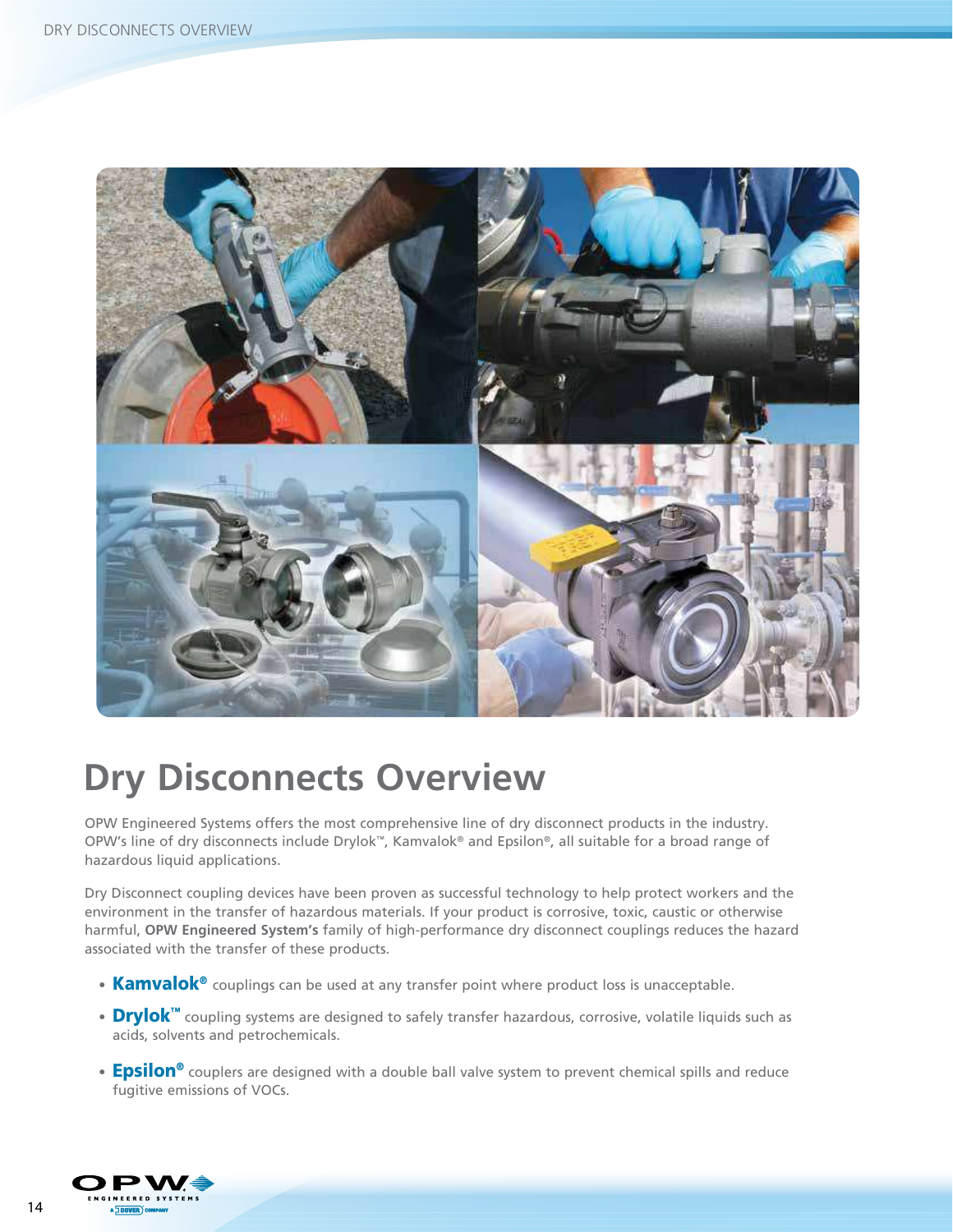

# **Kamvalok® Overview**

### The Industry Standard in Dry Disconnect Couplings

The OPW Engineered Systems' Kamvalok® dry disconnect is designed to automatically shut off in the event of an accidental disconnection of the coupler and adaptor. Should the Kamvalok® be accidentally disconnected due to operator error or accident while the handle is in the open position and product flow is in progress, the poppet in the adaptor will automatically close and the seal cylinder will immediately stop flow through the coupler.

After the Kamvalok® adaptor and coupler are firmly coupled together, the coupler handle is turned to the OPEN position. This action moves the coupler poppet toward the adaptor poppet until the two mating poppets make contact. By completely turning the handle to the full open position the coupler poppet is extended beyond the end of the coupler, depressing the adaptor poppet back into the adaptor body. This creates clearance for the liquid flow around both the coupler and adaptor poppets. Guiding fins in the coupler and deflectors in the adaptor ensure even flow characteristics. When the handle is returned to the CLOSED position, the poppets are closed and the disconnection can be made. With the exception of the minimal amount of liquid captured between the two poppets, spillage upon disconnect is prevented.

**IMPORTANT:** OPW products should be used in compliance with applicable federal, state, provincial, and local laws and regulations. Product selection should be<br>based on physical specifications and limitations and compatibil es the right to make changes at any time in prices, materials, specifications and models and to discontinue models without notice or obligation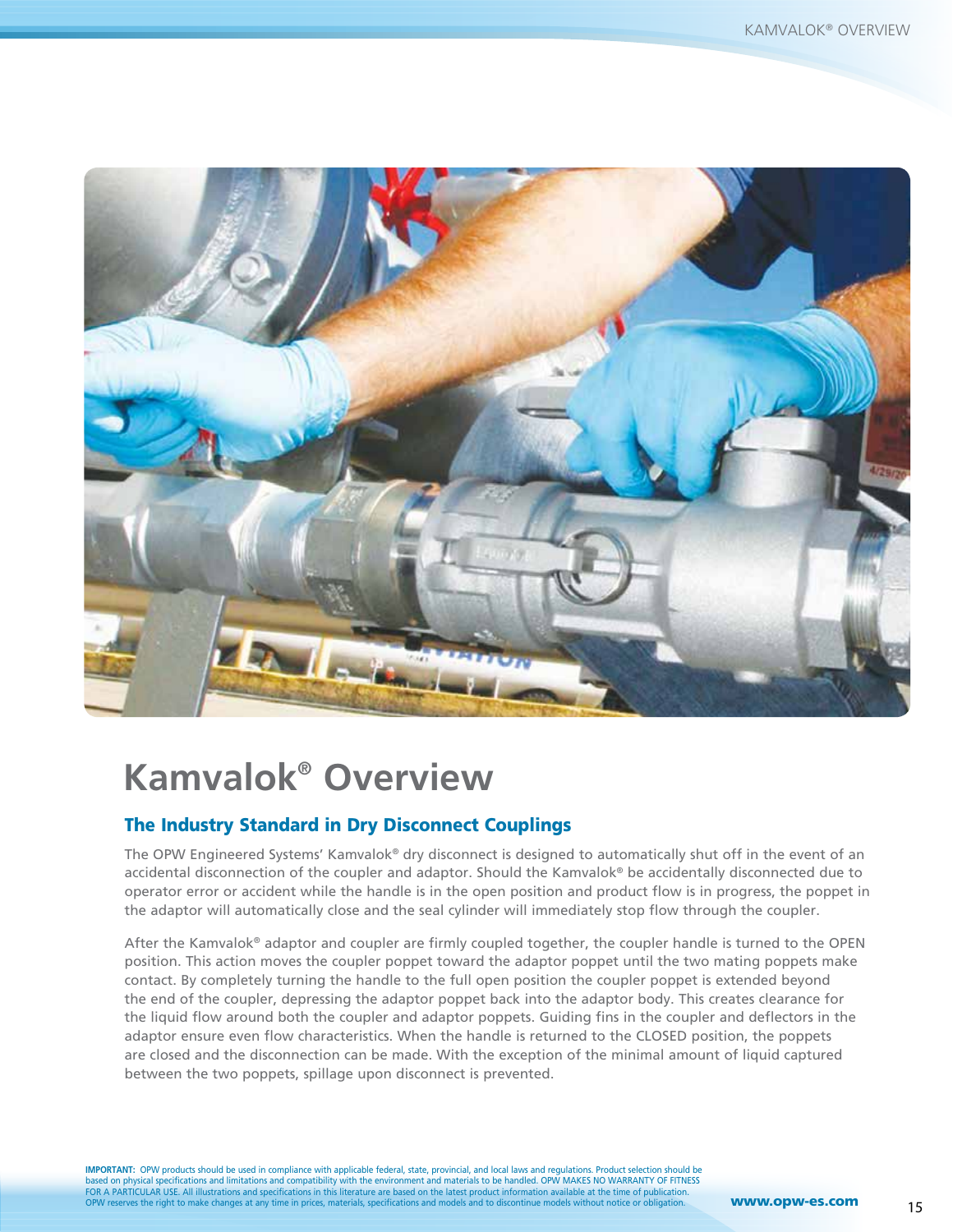# **Kamvalok® Applications**

Because of its unique poppet action, the OPW Kamvalok® Dry Disconnect virtually eliminates spillage of any residual liquid contained within the line after disconnection. Kamvaloks® are used at transfer points where product loss is unacceptable. Common applications include: paint, lacquers, inks, adhesives, fatty acids, pharmaceuticals, liquid soaps, petroleum products, solvents, ag-chemicals, vegetable oils, detergents, and many acids and caustics.

OPW Engineered Systems' Kamvalok® Couplings and Adaptors Provide for Total Closed-Loop Loading Capabilities.

- Kamvalok® Dry Disconnect Couplings and Adaptors
- D2000™ Vapor Recovery Couplers
- Tank Trailer, Tank Car and IBC Dry Disconnect Adaptors
- Autolok®/Kamlock® Quick Couplings

The benefit of closed-loop loading is that it protects people and property from dangerous and costly



exposure by keeping hazardous liquids and vapors in-line and out of the environment. Closed-loop loading can help you meet the guidelines of responsible product stewardship and be in compliance with the Clean Air Act, SARA TITLE III, OSHA and other regulations.



OPW Kamvalok® components allow you to create closed-loop configurations on railcars.



Genuine OPW Kamvalok® Dry Disconnect Couplings help prevent product loss from routine and accidental uncouplings.



Through OPW's global distribution network, producers can create closed-loop systems using authentic OPW Kamvalok® products.



Major shippers of hazardous liquids choose specially designed fittings from OPW when converting tank car fleets.

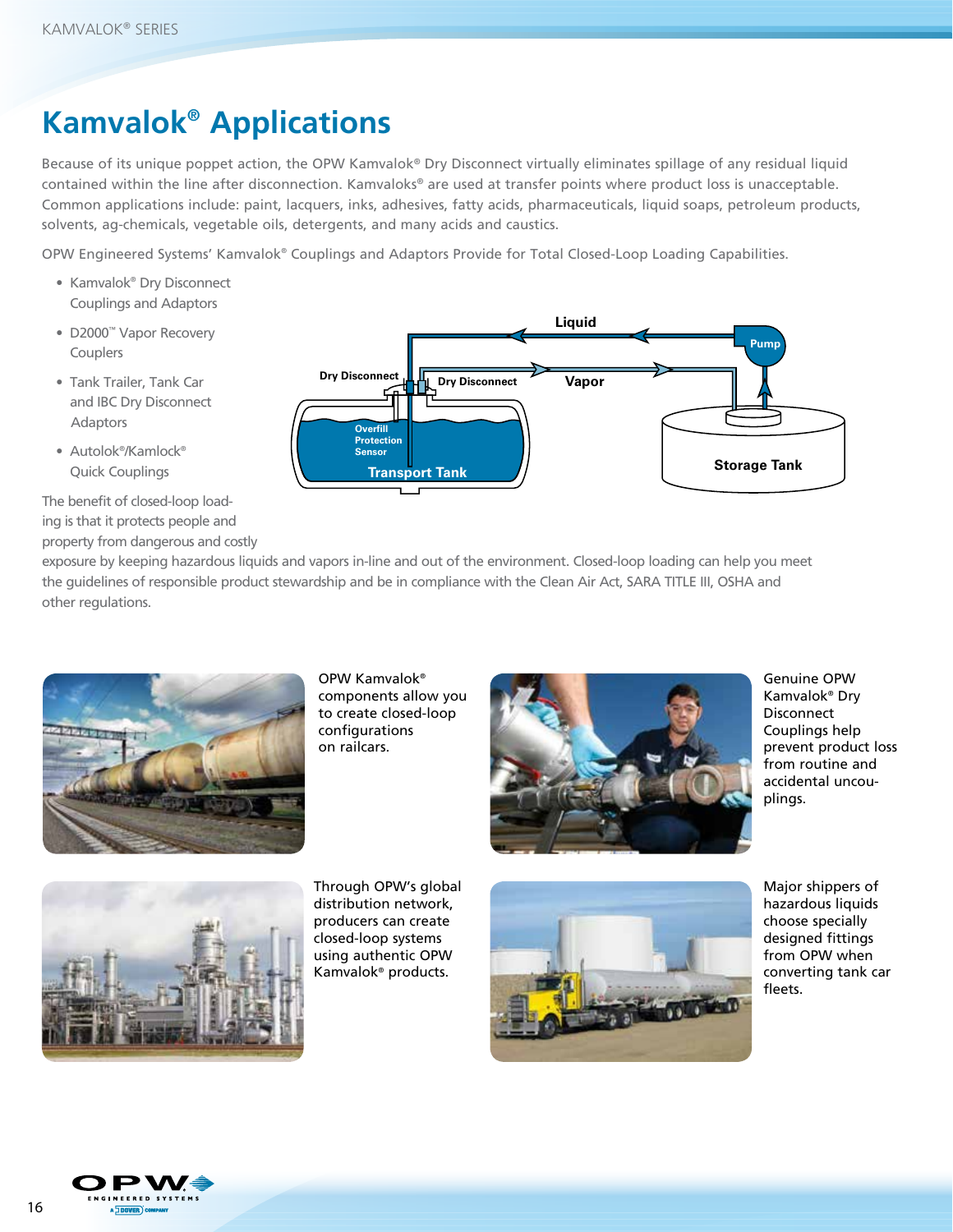# **Why Use Kamvaloks®**

- If your product is corrosive, toxic, caustic or otherwise harmful, Kamvaloks<sup>®</sup> will reduce the hazard associated with the transfer of these products.
- If your product is a VOC (volatile organic compound) that has a high vapor pressure and tends to evaporate quickly, Kamvaloks® will keep the product in-line and out of the air.
- Kamvaloks<sup>®</sup> will contain fugitive emissions, transfer VOCs without vapor loss, help keep employees out of harm's way and help promote responsible environmental management.



**Ordinary Quick Disconnect Couplings -** Excessive amount of liquid spills out when coupling is disconnected.



**Ordinary Quick Disconnect Couplings Plus Ball Valve -** Excessive amount of liquid spills out when coupling and ball valve are disconnected.



**OPW Dry Disconnect Couplings -**  Virtually eliminates spillage of any residual liquid contained within the line after disconnection.

# **Kamvalok® Operation**

OPW Engineered Systems' Kamvalok® Dry Disconnects are easy to operate. Connections and disconnections are accomplished by simply closing and opening two cam arms which lock into the machined groove around the circumference of the mating adaptor. The adaptor contains a spring-loaded poppet assembly that is actuated by the handle-action on the coupler.







**Coupler in any Position Cam Arms Lock Coupler and Adaptor Together**



**Locking Handle Opens Valves And Access Access And Access Added** Handle Locks and Full Flow Begins

**IMPORTANT:** OPW products should be used in compliance with applicable federal, state, provincial, and local laws and regulations. Product selection should be<br>based on physical specifications and limitations and compatibil OPW reserves the right to make changes at any time in prices, materials, specifications and models and to discontinue models without notice or obligation.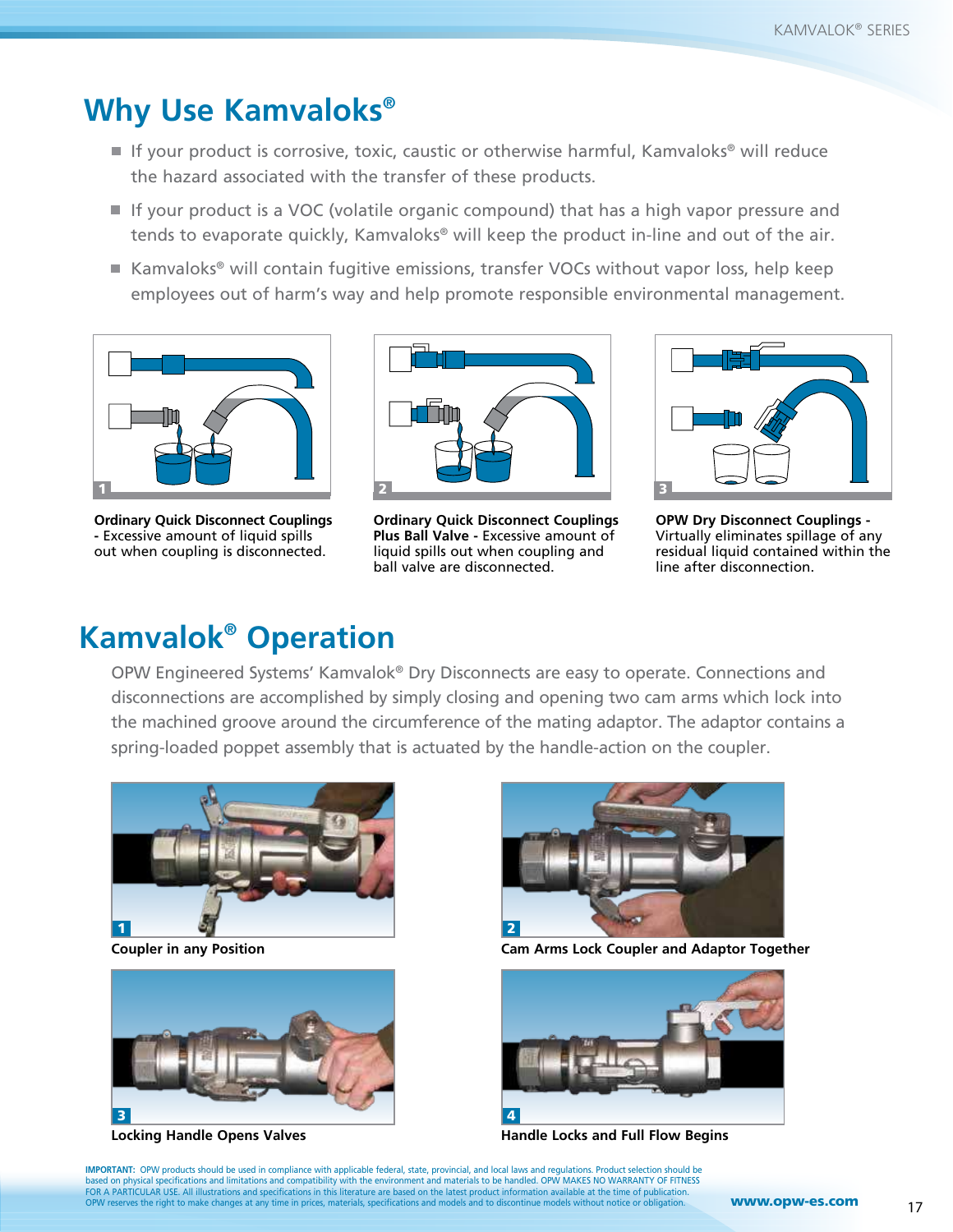# **1700DL Series Couplers**

OPW Kamvalok® Dry Disconnect Couplings are considered the standard of the industry. Used at liquid transfer points where product loss could occur, OPW Kamvaloks® provide a reliable solution to prevent spillage during connection or disconnection. OPW Kamvalok® Dry Disconnect Couplings are used by manufacturers of paint, lacquers, inks, adhesives, fatty acids, pharmaceuticals, liquid soaps, and many other liquid products. They are particularly well suited for handling petroleum products, solvents, ag-chemicals, vegetable oils, detergents and many acids and caustics.



### Features & Benefits **Dimensions**

**• Poppeted Seal Cylinder with Snap-on Nose Seal**

- Keeps hazardous liquids in-line and out of the environment
- Nose seal can be easily replaced without need for new seal cylinder
- AUTOMATIC CLOSURE
- **Autolok® Locking Arms**
	- Provide added protection with an automatic locking mechanism
	- Uncoupling requires only an easy tug on the lock release
- **SST Locking Handle**
	- Handle locks in both the opened and closed positions to prevent accidental opening or closing of valve
- Refer to page 24 for Performance Specifications

### Ordering Specifications





|    | <b>SIZES IN INCHES (Approximate)</b>      | 11/2"        | 2"        | 3"        |
|----|-------------------------------------------|--------------|-----------|-----------|
| А  | Length of Body                            | 8"           | 8.81"     | 10.03"    |
| в  | Diameter of Body                          | 3.12"        | 3.52"     | 5.50"     |
| c  | Distance across<br>Cam Arms - closed      | 4.75"        | 5.22"     | 7.34"     |
| C1 | Distance across<br>Cam Arms - open        | 8.94"        | 9.41"     | 14.78"    |
| D  | Centerline of Shaft<br>to end of Handle   | 6.06"        | 6.06"     | 6.06"     |
| Е  | Diameter of Coupler End                   | 3.12"        | 3.52"     | 5.50"     |
| F  | Length from Pipe End<br>to end of Handle  | 7.98"        | 8.03"     | 8.56"     |
| G  | Centerline of Coupler<br>to top of Handle | 3.56"        | 3.75"     | 4.53"     |
|    | Pipe Thread (NPT)                         | 1.50" (DN40) | 2" (DN50) | 3" (DN80) |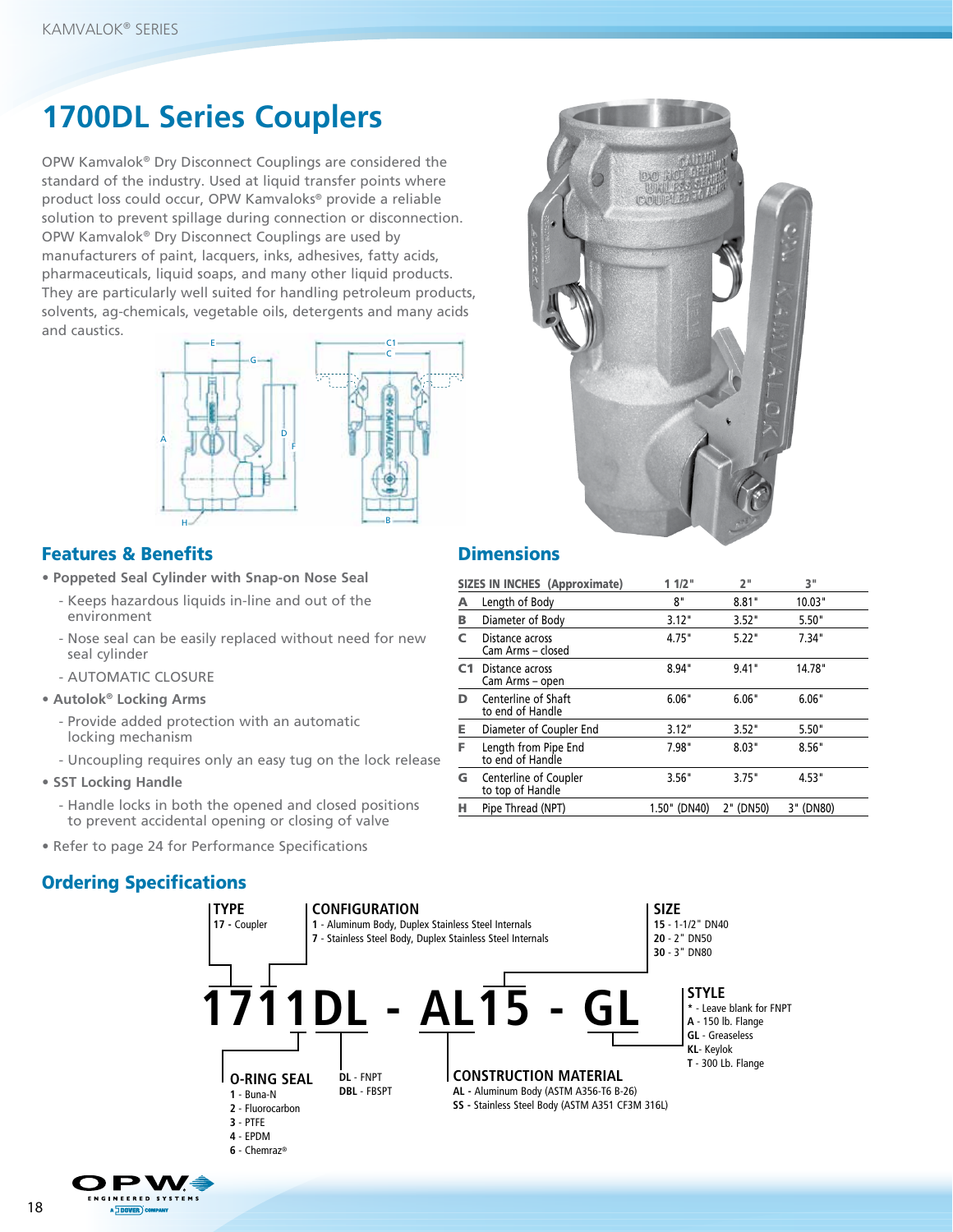# **Kamvalok® Flat-Face Coupler and Adaptor**

The new Kamvalok® Flat-Face is the next generation of OPW dry-disconnect couplings. We've taken our proven, best-in-class Kamvalok and flattened the connection points. This effectively eliminates all cavities where liquid can pool and subsequently spill upon disconnection.

### Features & Benefits

- **Reduce product loss at disconnect by up to 85%**
- **New patent-pending smooth, flat-face poppets**
- **Industry-standard locking handle**
- **Easy to close Autolok™ locking arms**
- **Automatic locking arms, no pins or buttons**
- **Vibration-resistant Twin-Kam™ arms**





Flat-Face Dry **Disconnect** Couplings



### **Dimensions**

|                | <b>SIZES IN INCHES (Approximate)</b>      | 11/2"        | 2"        | 3"        |
|----------------|-------------------------------------------|--------------|-----------|-----------|
| А              | Length of Body                            | 8"           | 8.81"     | 10.03"    |
| В              | Diameter of Body                          | 3.12"        | 3.52"     | 5.50"     |
| C              | Distance across<br>Cam Arms - closed      | 4.75"        | 5.22"     | 7.34"     |
| C <sub>1</sub> | Distance across<br>Cam Arms - open        | 8.94"        | 9.41"     | 14.78"    |
| D              | Centerline of Shaft<br>to end of Handle   | 6.06"        | 6.06"     | 6.06"     |
| Е              | Diameter of Coupler End                   | 3.12''       | 3.52"     | 5.50"     |
| F.             | Length from Pipe End<br>to end of Handle  | 7.98"        | 8.03"     | 8.56"     |
| G              | Centerline of Coupler<br>to top of Handle | 3.56"        | 3.75"     | 4.53"     |
| н              | Pipe Thread (NPT)                         | 1.50" (DN40) | 2" (DN50) | 3" (DN80) |

# **Kamvalok® Flat-Face**

# Dry-Disconnect Coupler Design

Kamvalok Flat-Face reduces product loss at disconnect by **up to 85%** compared to our already highperforming standard Kamvalok.



#### Kamvalok Flat-Face Adaptor



\* Percentage of fluid loss at disconnect varies depending on the size of the Kamvalok and if it is vertically or horizontally positioned.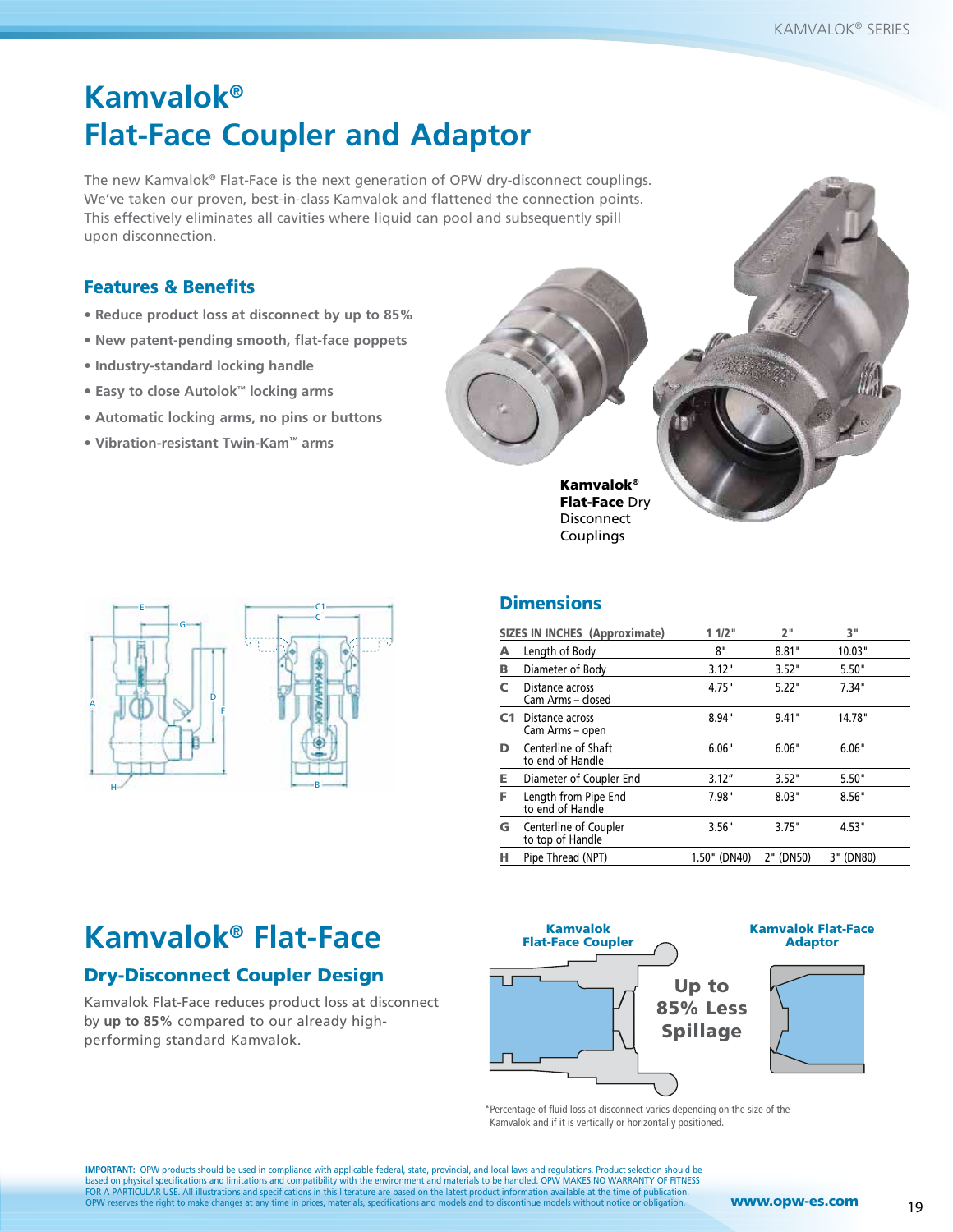# **Coupler Ordering Information**



# **Adaptor Ordering Information**



**\* Simply add "FLAT" to the end of any standard Kamvalok Adaptor Order** 

### **Design Parameters**

| <b>Max Design</b><br><b>Pressure</b> | $1 - 1/2$ Size - 210 psig (15 bar)<br>2" Size - 150 psig (10.5 bar)<br>3" Size - 120 psig (8.5 bar) |                                                                                                                                                                                                                                                                                                                            |  |
|--------------------------------------|-----------------------------------------------------------------------------------------------------|----------------------------------------------------------------------------------------------------------------------------------------------------------------------------------------------------------------------------------------------------------------------------------------------------------------------------|--|
| <b>Temperature</b><br>Range          | • Buna-N<br>• Fluorocarbon<br>$\cdot$ FPDM<br>• Chemraz <sup>®*</sup>                               | $-20^{\circ}F - 212^{\circ}F (-29^{\circ}C - 100^{\circ}C)$<br>$-20^{\circ}F - 400^{\circ}F (-29^{\circ}C - 204^{\circ}C)$<br>• PTFE Encapsulated Silicone -15°F - 400°F (-26°C - 204°C)<br>$-50^{\circ}F - 250^{\circ}F$ ( $-46^{\circ}C - 121^{\circ}C$ )<br>$-15^{\circ}F - 400^{\circ}F (-26^{\circ}C - 204^{\circ}C)$ |  |

### **Materials**

| <b>Body, Poppet,</b><br><b>Seal Cylinder</b>       | Aluminum,<br><b>Stainless</b><br><b>Steel</b> |
|----------------------------------------------------|-----------------------------------------------|
| <b>Shaft Link, Cam Arms,</b><br><b>Poppet Link</b> | Stainless<br>Steel                            |

\*Chemraz is a registered trademark of Greene-Tweed

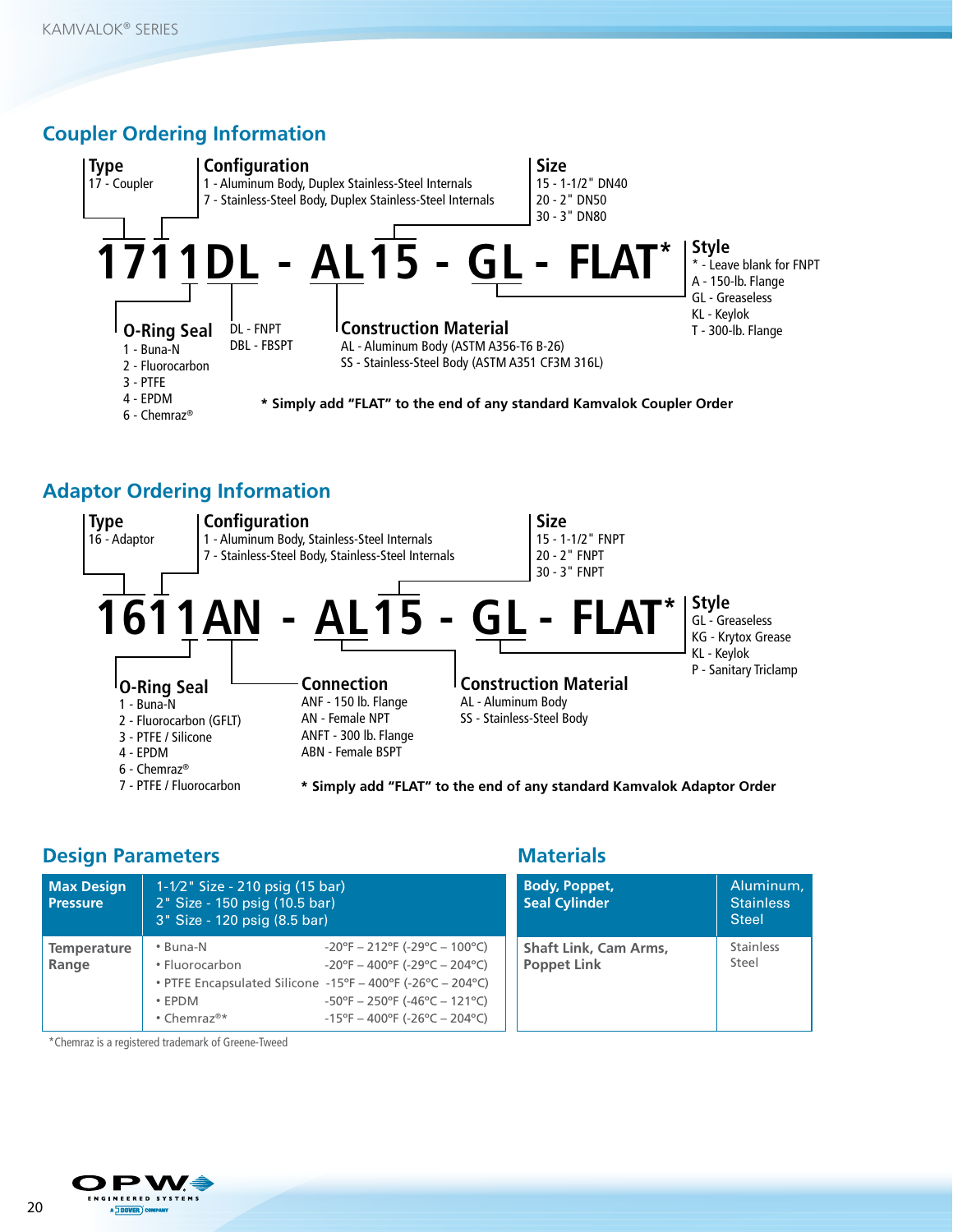# **1700DL Series & D2000™ Series**

**Temperature/Pressure Characteristics**





**GINEERED SYSTEMS** A DOVER COMPANY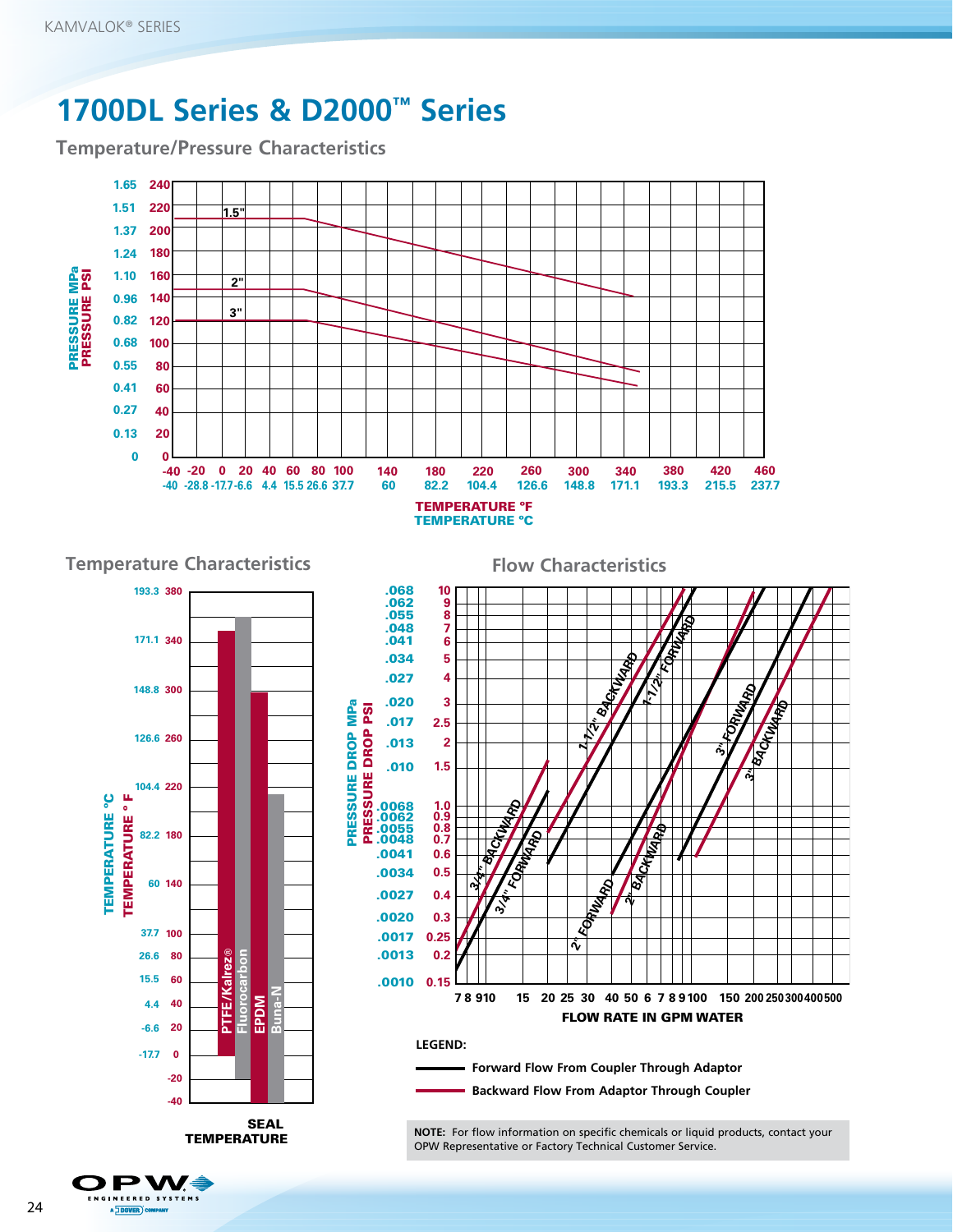# **1600AN**

The 1600AN Series Adaptor is specifically designed to mate with OPW Kamvalok® Couplings to help prevent liquid spillage during the connection/disconnection process. The adaptor contains a spring-loaded poppet to assure fast closing and tight seal.

### **Benefits**

- **Single Piece Design** Eliminates a possible leak path.
- **Spill Prevention** Poppet-actuated design can only be opened with a Kamvalok® coupling; designed to provide a tight seal when closed.
- **Reliability of Operation** The simple spring-loaded poppet design and heavy-duty construction provide for reliable, long-life operation.
- **Optimum Flow Rate** Even flow and low pressure drop are achieved by a built-in deflector that reduces turbulence.

### Features

- **Heavy-Duty Construction** Available in aluminum, and stainless steel construction. Stainless steel corrosion resistance comparable to 316 stainless steel.
- **Female Threads** Can be fitted to either a male pipe end or to a hose fitting
- **Spring-Loaded Poppet Design** Assures fast closing and tight seal
- **Wide Range of Seals** Available in Buna-N, Fluorocarbon, PTFE, EPDM, Chemraz®

# Ordering Specifications





### **Dimensions**

| œ | E |
|---|---|

B

| SIZE IN INCHES (Nominal) |              |            |          |
|--------------------------|--------------|------------|----------|
|                          | 11/2"        | י 2        | יי 3     |
| А                        | $4 - 3/4"$   | 4-15/16"   | 6-17/32" |
| В                        | $2 - 1/2"$   | $3 - 1/4"$ | 4-1/2"   |
| c                        | $1 - 1/2"$   | ر,         | ٦"       |
| D                        | $2 - 21/32"$ | $3 - 1/4"$ | 4-7/8"   |
|                          |              |            |          |

A DOVER COMPANY